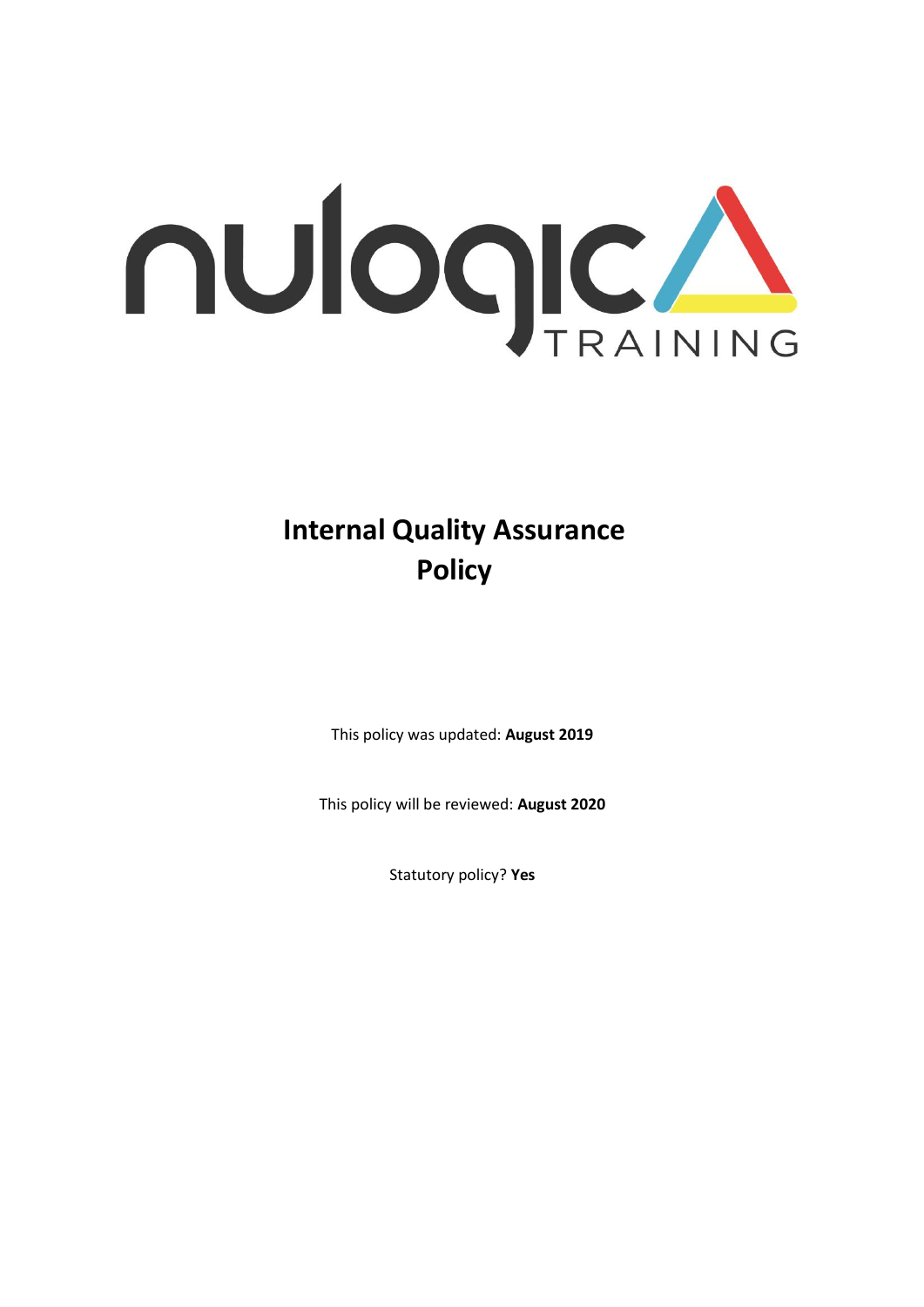# **Introduction**

This policy sets out recommendations and specifications for the verification and quality control of all Nulogic Training's approved qualifications and levels. There are no exceptions to this policy.

The Internal Quality Assurer is key to the quality assurance and verification of the assessment of performance evidence in the centres.

### **Lead Internal Quality Assurance Requirements**

• Be occupationally knowledgeable in respect of the competences they are going to lead on and quality assure prior to commencing the role. It is crucial that Internal Quality Assurers understand the nature and context of the Assessor's work and that of their learners due to the critical nature of the work and the legal and other implications of the assessment process.

• Occupy a position that gives them authority and resources to co-ordinate the work of Internal Quality Assurers (IQA's) and Assessors, provide authoritative support, arrange training and development as necessary, call meetings as appropriate, visit and observe assessments and carry out all other IQA roles as defined by the relevant national occupational standard and qualifications i.e. TAQA.

• Hold, or be working towards, the appropriate IQA qualification.

• Lead IQA's should normally have had a minimum of three years' experience in a capacity which involved them making judgements as to the quality of provision offered.

• IQA's ideally have at least two year's experience of being an Assessor prior to commencing the TAQA award and must be in a position to give credence to quality assurance requirements of each qualification scheme.

#### **Operating and Evaluating Internal Quality Assurance**

Lead Internal Quality Assurance main responsibilities are:

- To fully support the team of Internal Quality Assurers (IQA's) and Assessors within their remit
- To regularly monitor the quality of IQA performance
- To moderate IQA decisions
- To liaise with and meet External Quality Assurance (EQA) requirements

Internal Quality Assurer main responsibilities are:

• Operate and evaluate internal assessment and quality assurance systems.

• Manage and support Assessors with resources, caseload management, new developments and changes.

• Monitor the quality of Assessor performance through standardisation, observation and learner feedback

- Meet external quality assurance requirements.
- Manage assessment resources.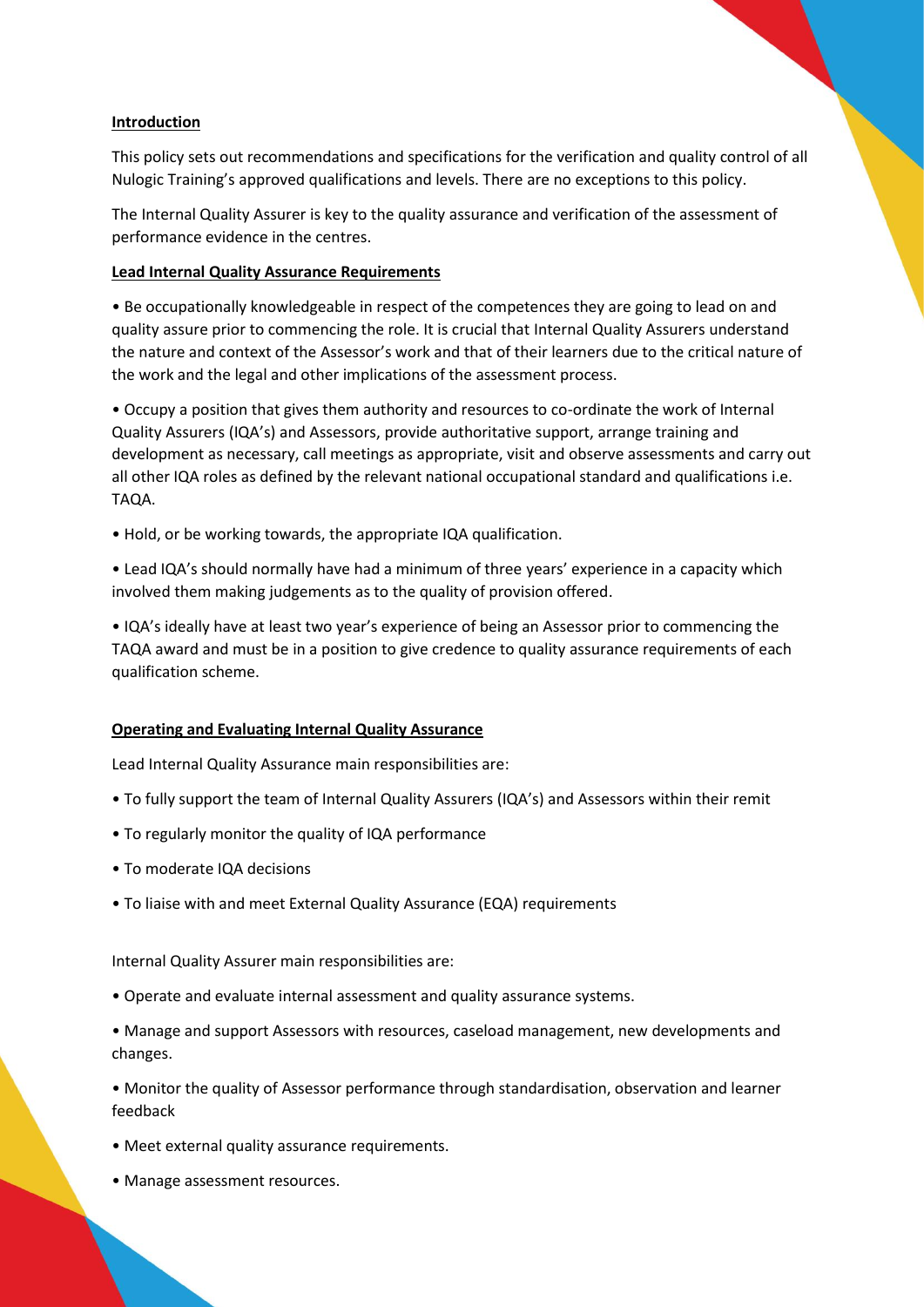- Monitor candidate progress, with the support of the Lead IQA.
- Monitor special assessment arrangements
- Manage timely qualification registrations and claims

# **Nulogic Training Sampling Strategy**

Each Internal Quality Assurer will:

• Sample all Trainer/Assessors over all units, in each qualification and level they assess, over a period of time.

• Ensure sampling is planned and tracked in advance, by each IQA and recorded appropriately. Each IQA will keep a sampling plan that is electronic and can provide an accurate overview of performance.

• Ensure that sampling will not be end loaded or set at a continuously flat rate (%), regardless of circumstances.

• RAG system in place to ensure the consistency of the marking is up to the right standard.

# **Supporting Assessors:**

Internal Quality Assurers will ensure that all Assessors within their occupational area have:

- Copies of all National Occupational Standards they are to assess against
- Pearson Guide to Assessment Practices

• A set of all assessment tools, e.g. assessment paperwork, underpinning knowledge requirements, report forms, guidance notes about qualifications.

• Contact information in relation to advice.

• Have established a series of Assessor meetings arranged annually, in advance, to ensure Assessors can meet regularly to discuss learner progress.

• Obtain feedback from External Verifier visits

# **Internal Quality Assurance/Centre Managers will Ensure:**

• All new Assessor staff are thoroughly inducted into the Centre's assessment and internal verification procedures.

- All Assessors maintain their CPD, if necessary arranging occupational updates.
- Identify and support any identified training needs as a result of sampling either internal or external sampling.

• Ensure trainee Assessors are supported and have any assessments countersigned by an occupationally competent and qualified additional Assessor.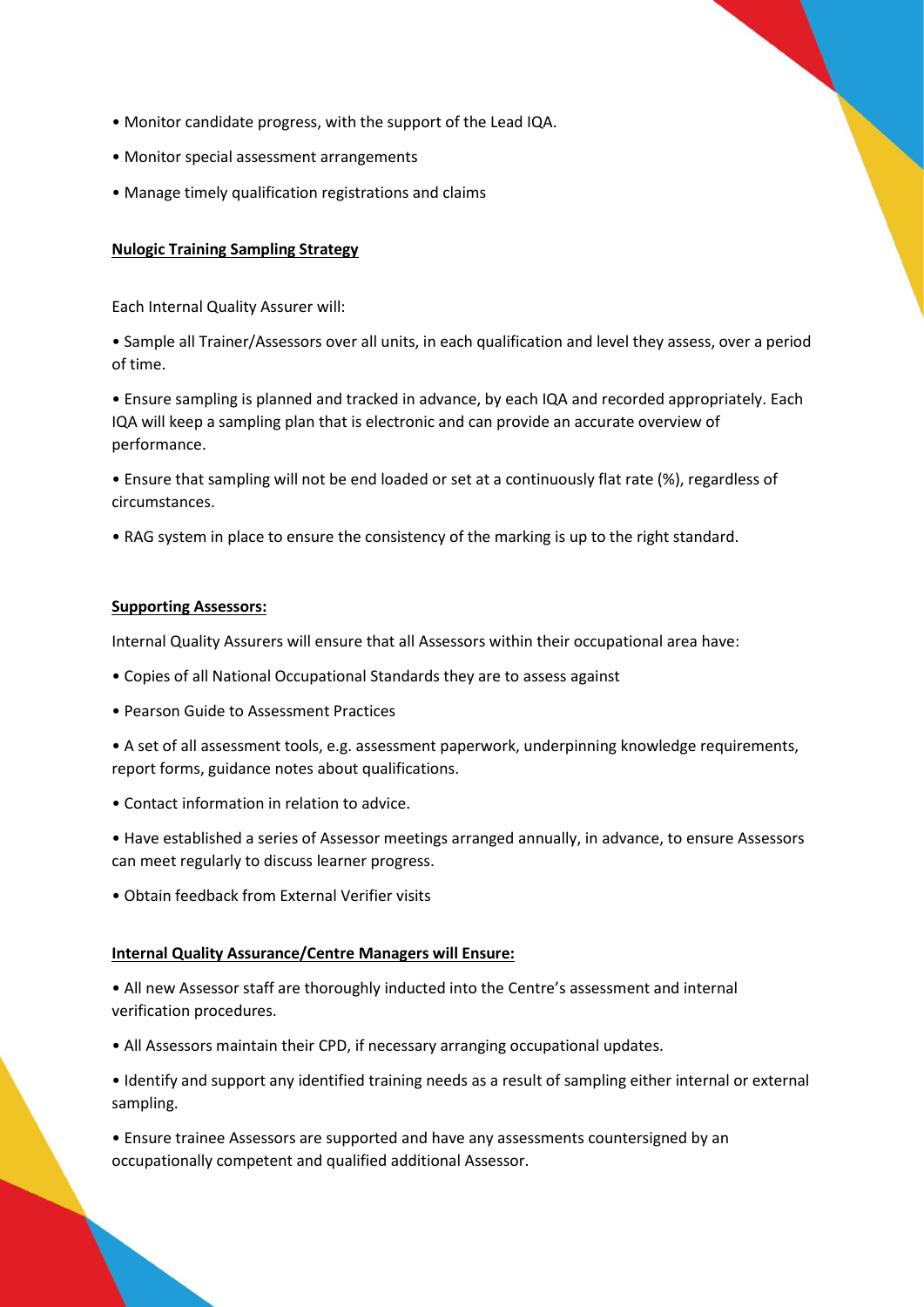• Ensure any decisions and judgements made by a trainee IQA working towards TAQA are checked and countersigned by an occupationally competent and qualified additional IQA.

#### **The Centre Contact will ensure:**

- There is an up-to-date occupational CV for each Assessor operating throughout the Company.
- Inspect original 'D' unit, A1, V1 or TAQA certificates and authenticate copies for centre file.

#### **Verifying Assessments:**

IQA's will, through the planned internal verification sample:

- Ensure each Assessor consistently makes valid decisions.
- Ensures that ALL Assessors make the same decisions on the same evidence base.
- Ensure that all learners are assessed fairly and safely.

#### **Monitoring Quality of Assessor Performance**

IQA's will:

• Ensure national standards of assessment (currently defined in TAQA) are adhered to by all Assessors.

- Identify problems or areas where Assessors require advice/development.
- Ensure that learners are aware of, and satisfied with, the assessment process.
- Observe Assessors carrying out their role.
- Ensure Assessors try to use at least three assessment methods per unit (unless the qualification specific assessment strategy states differently).
- Monitor the quality and consistency of assessment paperwork as fit for purpose and meeting the needs of the learner and their chosen qualification.
- Ensure Assessors have judged evidence to be:

**Valid** - Relevant to the standards for which competence is claimed;

**Authentic** - Produced by the candidate;

**Reliable** - Accurately reflects the level of performance which has been consistently demonstrated by the learner;

**Current** - Sufficiently recent for the Assessor to be confident the same level of skills/understanding/knowledge exists at the time of the claim;

**Sufficient** - Meets in full **ALL** the requirements of the standards.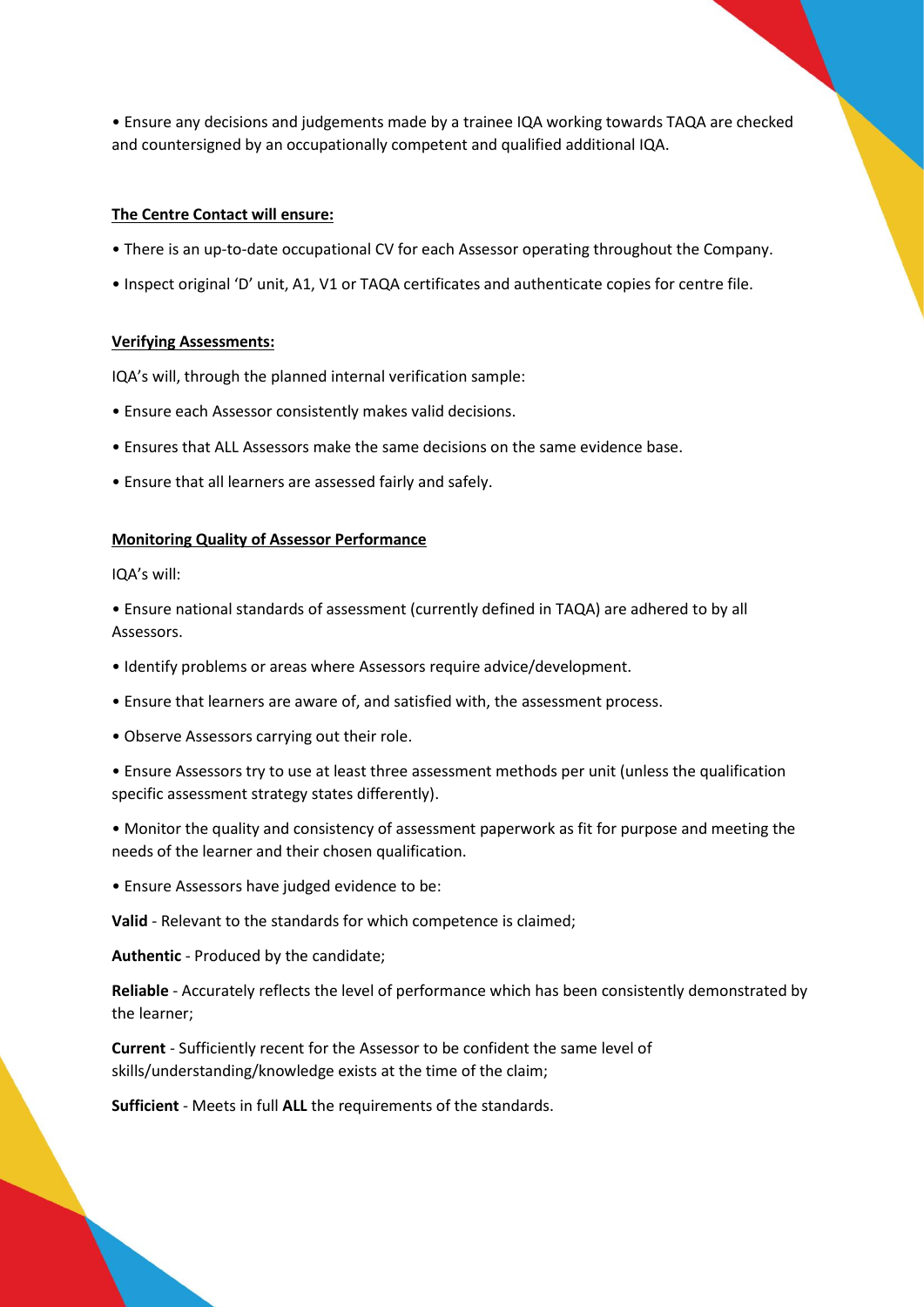# **RAG Grade**

IQA's will risk assess Assessors/Trainers/ for the timeliness of submissions. A tutor's/risk assessment banding is subject to change at any time, this is at the discretion of the allocated IQA. The RAG grade will be monitored and updated monthly.

# **Guidelines to Guide You During the Risk Assessment of Your Allocated Assessors/Tutors.**

| <b>TRAINER/ASSESSOR</b>                                                                                                                                                          | <b>SUGGESTED SAMPLING FREQUENCY</b>                                                                                                                                                                                                                                                                                                      |
|----------------------------------------------------------------------------------------------------------------------------------------------------------------------------------|------------------------------------------------------------------------------------------------------------------------------------------------------------------------------------------------------------------------------------------------------------------------------------------------------------------------------------------|
| <b>RED</b><br>Above 40% of submitted portfolios rejected OR/AND<br>Consistent untimely submissions (more than 28 days<br>completion target date)                                 | This staff member carries an increased risk and therefore<br>requires an increased level of sampling. 100% of submitted<br>portfolios will be checked. Feedback will be given via oral and<br>written feedback.<br>Additional support and guidance required and specific actions<br>for improvement will be issued                       |
| <b>AMBER</b><br>No more than 21-39% of submitted portfolios rejected<br>OR/AND<br>Untimely submissions (not more than 28 days after<br>completion target date)                   | This staff member is a medium risk and therefore requires a<br>medium level of sampling. 30% to 50% of submitted portfolios<br>will be sampled. Feedback will be given via written feedback.<br>Support and guidance required and specific actions for<br>improvement will be issued.                                                    |
| <b>GREEN</b><br>No more than 20% of submitted portfolios rejected<br>OR/AND<br>Timely submissions (submitted within 14 days after of<br>completion target date)                  | This staff member is a low risk and therefore requires a<br>minimal level of sampling. 20% of portfolios submitted will be<br>sampled. Feedback will be given via written feedback.<br>This staff member may be Rubber stamped on completed<br>units/portfolios at allocated IV's discretion.                                            |
| <b>PURPLE</b><br>New tutor to Nulogic Training or a new qualification<br>(new qualification to Nulogic Training or new<br>qualification to the Assessor delivering the subject). | This staff member will sit outside the RAG grading for a<br>maximum period of 3 months. A minimum of 20% of<br>submitted portfolios will be sampled. Feedback will be given<br>via oral and written feedback.<br>Additional support will be made available throughout this<br>period to ensure that the tutor receives the best possible |